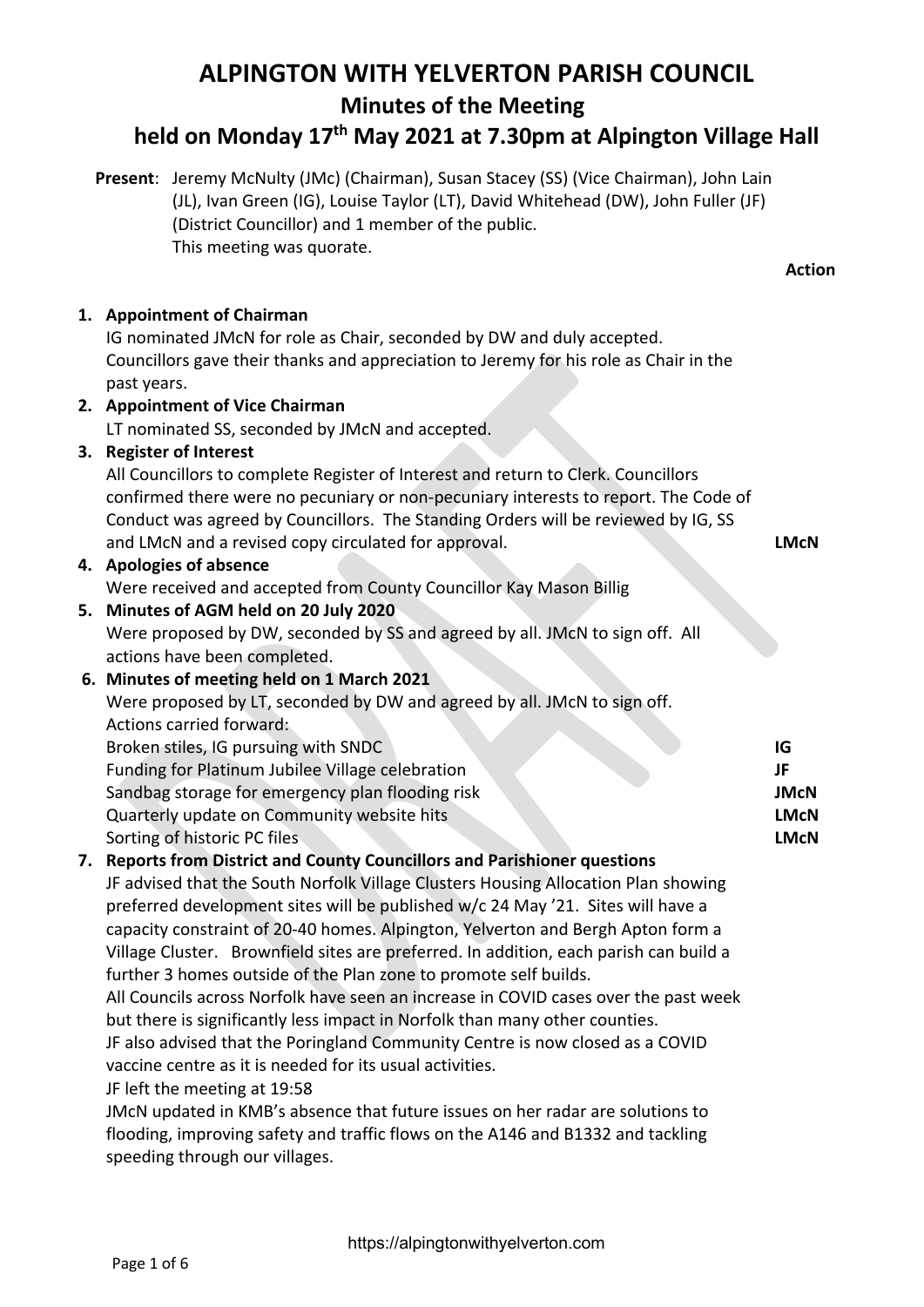## **ALPINGTON WITH YELVERTON PARISH COUNCIL Minutes of the Meeting held on Monday 17th May 2021 at 7.30pm at Alpington Village Hall**

#### **8. Finance**

Financial Standing Orders. Agreed by all.

Responsibilities of Parish Council. Agreed by all. LMcN to note that the village sign will be maintained by the PC. **LMcN**

Asset Register. Agreed by all.

Audit. Agreed by all at 20.09.

Community Benefit Fund. In July we will receive a further payment from the Solar Farm. The campaign to invite applications for funding will run in the Autumn. JMcN explained that the Community Infrastructure Levy (CIL) money recently received will also be included in this campaign but that slightly different criteria are applied when considering funding applications using this money.

**Balance of Accounts. See below.** 

| Finance: Balance of accounts, Receipts received & Payments made |                             |               |               |  |  |  |
|-----------------------------------------------------------------|-----------------------------|---------------|---------------|--|--|--|
|                                                                 |                             |               |               |  |  |  |
| <b>Main Account</b>                                             |                             |               |               |  |  |  |
| <b>Date</b>                                                     |                             | <b>Amount</b> | <b>Totals</b> |  |  |  |
| 28 Feb 21                                                       | <b>Balance b/f</b>          | £5,613.26     |               |  |  |  |
|                                                                 | <b>Receipts</b>             |               |               |  |  |  |
| 8 April 21                                                      | VAT return                  | £368.64       |               |  |  |  |
| 28 April 21                                                     | CIL payment                 | £3,367.22     |               |  |  |  |
| 30 April 21                                                     | Precept                     | £4,046.00     |               |  |  |  |
|                                                                 | <b>Total receipts</b>       |               | £7,781.86     |  |  |  |
|                                                                 | <b>Payments</b>             |               |               |  |  |  |
| 1 Mar 21                                                        | <b>HMRC PAYE L McNulty</b>  | £34.80        |               |  |  |  |
| 8 Mar 21                                                        | <b>NALC Training course</b> | £30.00        |               |  |  |  |
| 10 Mar 21                                                       | <b>NALC Subscription</b>    | £138.13       |               |  |  |  |
| 22 Mar 21                                                       | <b>NALC Training course</b> | £30.00        |               |  |  |  |
| 31 Mar 21                                                       | <b>Salary L McNulty</b>     | £210.72       |               |  |  |  |
| 6 April 21                                                      | Ashfords                    | £252.00       |               |  |  |  |
| 14 April 21                                                     | VAT return to CBF a/c       | £10.65        |               |  |  |  |
| 28 April 21                                                     | CIL payment to CIL a/c      | £3,367.22     |               |  |  |  |
| 29 April 21                                                     | <b>HMRC PAYE L McNulty</b>  | £34.60        |               |  |  |  |
| 29 April 21                                                     | Salary L McNulty            | £156.03       |               |  |  |  |
| 5 May 21                                                        | Ashfords                    | £252.00       |               |  |  |  |
|                                                                 | <b>Total payments</b>       |               | £4,507.15     |  |  |  |
| 16 May 21                                                       | <b>Balance c/f</b>          | £8,887.97     |               |  |  |  |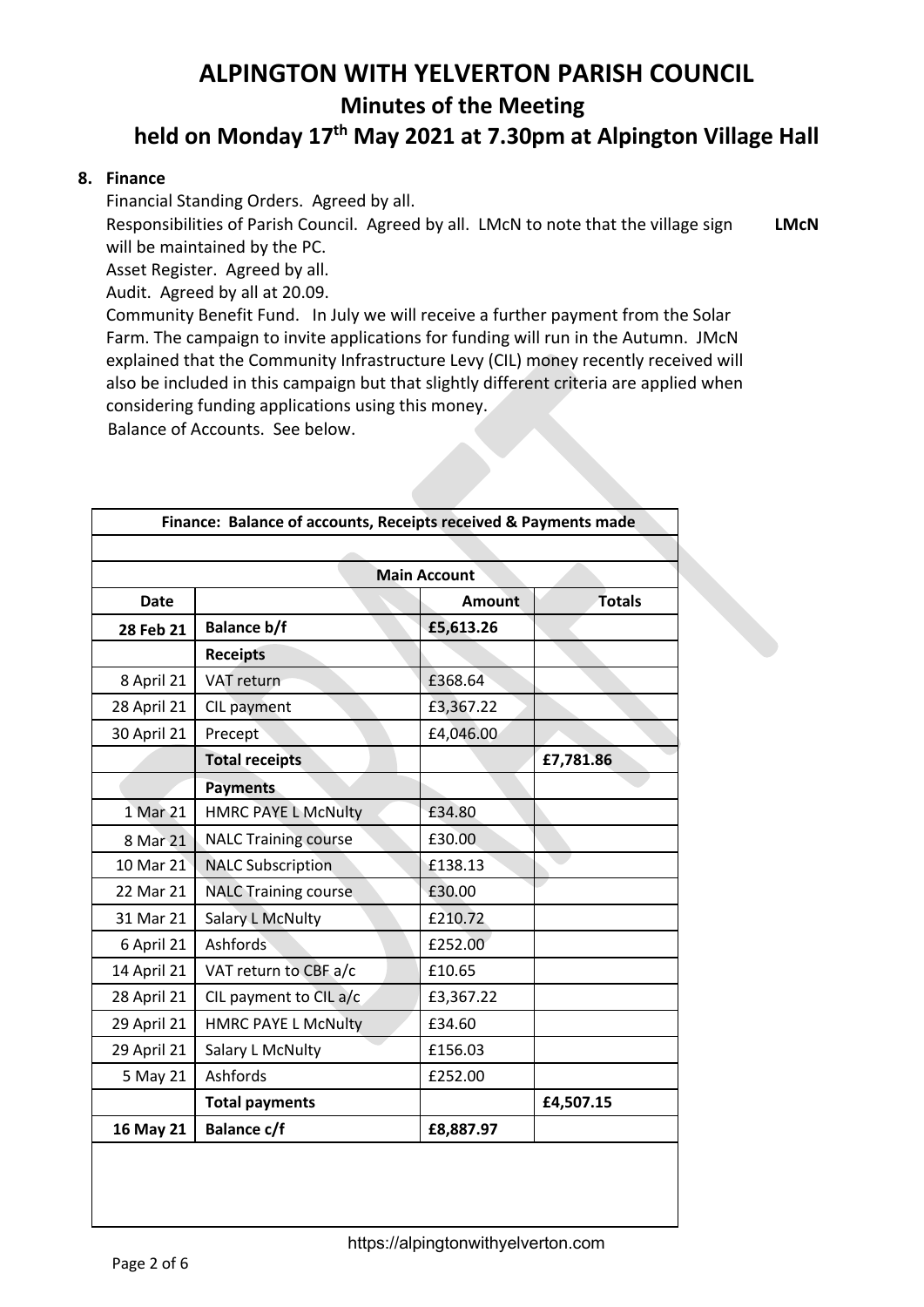**held on Monday 17th May 2021 at 7.30pm at Alpington Village Hall**

٦

| <b>CBF Account</b> |                                                                           |                   |               |  |  |  |
|--------------------|---------------------------------------------------------------------------|-------------------|---------------|--|--|--|
| <b>Date</b>        |                                                                           | <b>Amount</b>     | <b>Totals</b> |  |  |  |
| 28 Feb 21          | <b>Balance b/f</b>                                                        | £14,421.55        |               |  |  |  |
|                    | <b>Receipts</b>                                                           |                   |               |  |  |  |
| 14 April 21        | VAT return from main a/c                                                  | £10.65            |               |  |  |  |
|                    | <b>Total receipts</b>                                                     |                   | £10.65        |  |  |  |
|                    | <b>Payments</b>                                                           |                   |               |  |  |  |
| 8 Mar 21           | Bowls club                                                                | £95.00            |               |  |  |  |
| 12 April 21        | Pond life safety aid                                                      | £281.62           |               |  |  |  |
| 5 May 21           | Life safety aid brackets                                                  | £12.19            |               |  |  |  |
| 10 May 21          | 1 <sup>st</sup> Alpington Brownies                                        | £817.75           |               |  |  |  |
|                    | <b>Total payments</b>                                                     |                   | £1,206.56     |  |  |  |
| 16 May 21          | <b>Balance c/f</b>                                                        | £13,225.64        |               |  |  |  |
|                    | N.B Balance c/f includes a maximum committed spend of £4,748.29 to unpaid | <b>CBF</b> awards |               |  |  |  |
| <b>CIL Account</b> |                                                                           |                   |               |  |  |  |
| <b>Date</b>        |                                                                           | <b>Amount</b>     | <b>Totals</b> |  |  |  |
| 28 Feb 21          | <b>Balance b/f</b>                                                        | £0.00             |               |  |  |  |
|                    | <b>Receipts</b>                                                           |                   |               |  |  |  |
| 28 April 21        | CIL transfer from main a/c                                                | £3,367.22         |               |  |  |  |
|                    | <b>Total receipts</b>                                                     |                   | £3,367.22     |  |  |  |
|                    | <b>Payments</b>                                                           |                   |               |  |  |  |
|                    | none                                                                      | £0.00             |               |  |  |  |
|                    | <b>Total payments</b>                                                     |                   | £0.00         |  |  |  |
| 16 May 21          | <b>Balance c/f</b>                                                        | £3,367.22         |               |  |  |  |

#### **9. Planning Applications**

 $\mathsf{r}$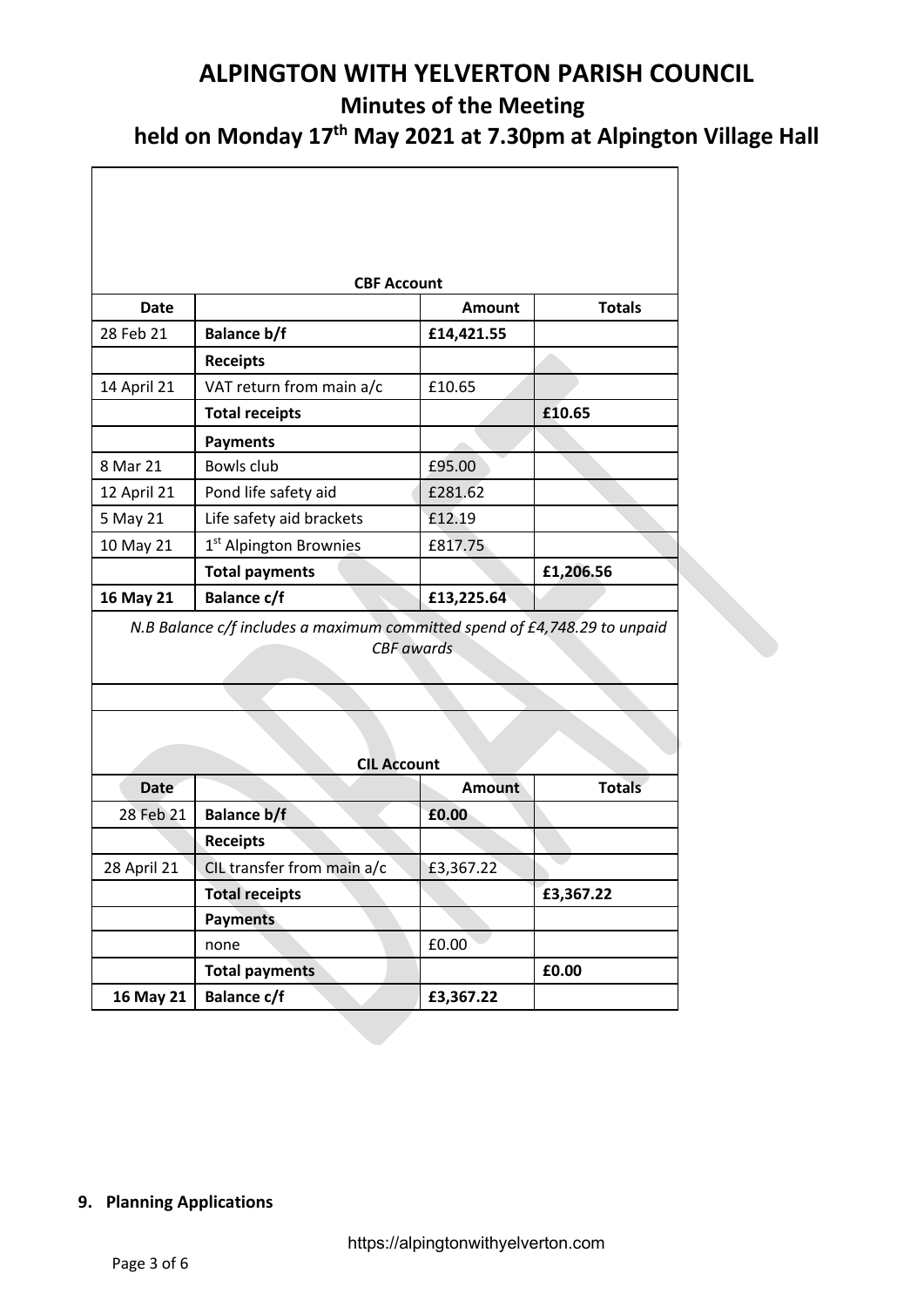### **held on Monday 17th May 2021 at 7.30pm at Alpington Village Hall**

| <b>Application</b>    | <b>Address and Proposal</b>                                     | P/Council       | S/Norfolk       |
|-----------------------|-----------------------------------------------------------------|-----------------|-----------------|
| <b>Ref &amp; Date</b> |                                                                 | <b>Decision</b> | <b>Decision</b> |
| 2019/1593             | Land South of Burgate Lane, Poringland                          | Refused         | Refused         |
|                       | Outline planning application for the erection of up to 98       |                 | Likely to       |
|                       | residential dwellings including 5 live/work units, structural   |                 | go to           |
|                       | planting and landscaping and a sustainable drainage system      |                 | appeal          |
|                       | (SuDs) with a vehicular access point from Burgate Lane. All     |                 |                 |
|                       | matters reserved expect means of access.                        |                 |                 |
| 2020/2335             | Land East of the bungalow, Loddon Road, Yelverton               | Refused         | Refused         |
|                       | Change of use of amenity land to residential Romany Gypsy       |                 |                 |
|                       | site. Erection of dayroom, store/workshop building and hard     |                 |                 |
|                       | standing for mobile home and touring caravan.                   |                 |                 |
| 2020/2055             | Agricultural Building North of Church Meadow Lane Alpington     | Refused         | Pending         |
|                       | <b>Norfolk</b>                                                  |                 |                 |
|                       | Notification for prior approval for a proposed change of use    |                 |                 |
|                       | and associated building works of agricultural building to 2 new |                 |                 |
|                       | dwelling houses (QA & QB)                                       |                 |                 |
| 2021/0266             | Boundary Farm Framingham Earl Road Yelverton NR14 7PD           | Approved        | Pending         |
|                       | Erection of new farm buildings. Turning and parking for         |                 |                 |
|                       | agricultural vehicles. Diversion of footpath.                   |                 |                 |
| 2021/0630             | Plot 3 Cherrywood Alpington Norfolk                             | Approved        | Approval        |
|                       | Erection of bungalow                                            |                 | with            |
|                       |                                                                 |                 | conditions      |
| 2019/1027             | Dairy Farm Reeders Lane Alpington NR14 7NW                      | Approved        | Pending         |
|                       | Variation of condition 2 amended design of permission           |                 |                 |
| 2019/1028             | Dairy Farm Reeders Lane Alpington NR14 7NW                      | Approved        | Pending         |
|                       | Minor alterations to listed building consent                    |                 |                 |
| 2021/0792             | Michaelmas House Bergh Apton Rd Alpington NR14 7PG              | Pending         | Pending         |
|                       | Erection of bin store, log shed, greenhouse and a garden shed.  |                 |                 |
|                       | Also to add new boundaries                                      |                 |                 |

#### **10. Reports**

#### **Village School**

DW updated that the school would like to be involved in supporting the Plant a Tree for the Queen's Jubilee. Options include replacing any lost trees on the Garrick Field and a new tree area on the land behind the Village Hall subject to engagement with the VH Committee. LT suggested that we should commemorate the planting with a plaque.

The school would also like to join up with the PC for any celebrations to mark the Queen's Jubilee. LT and SS will email the school secretary to kick off this project. DW advised that the school are heavily involved in environmental projects and are interested in a combined litter pick in 2022 with the PC. **LT/SS**

The school's Enchanted Walk is taking place 29 May and DW will suggest that the school publicise this on the Community Website. **DW**

JMcN noted that increased collaboration between the school and the PC may produce a candidate for the PC vacancy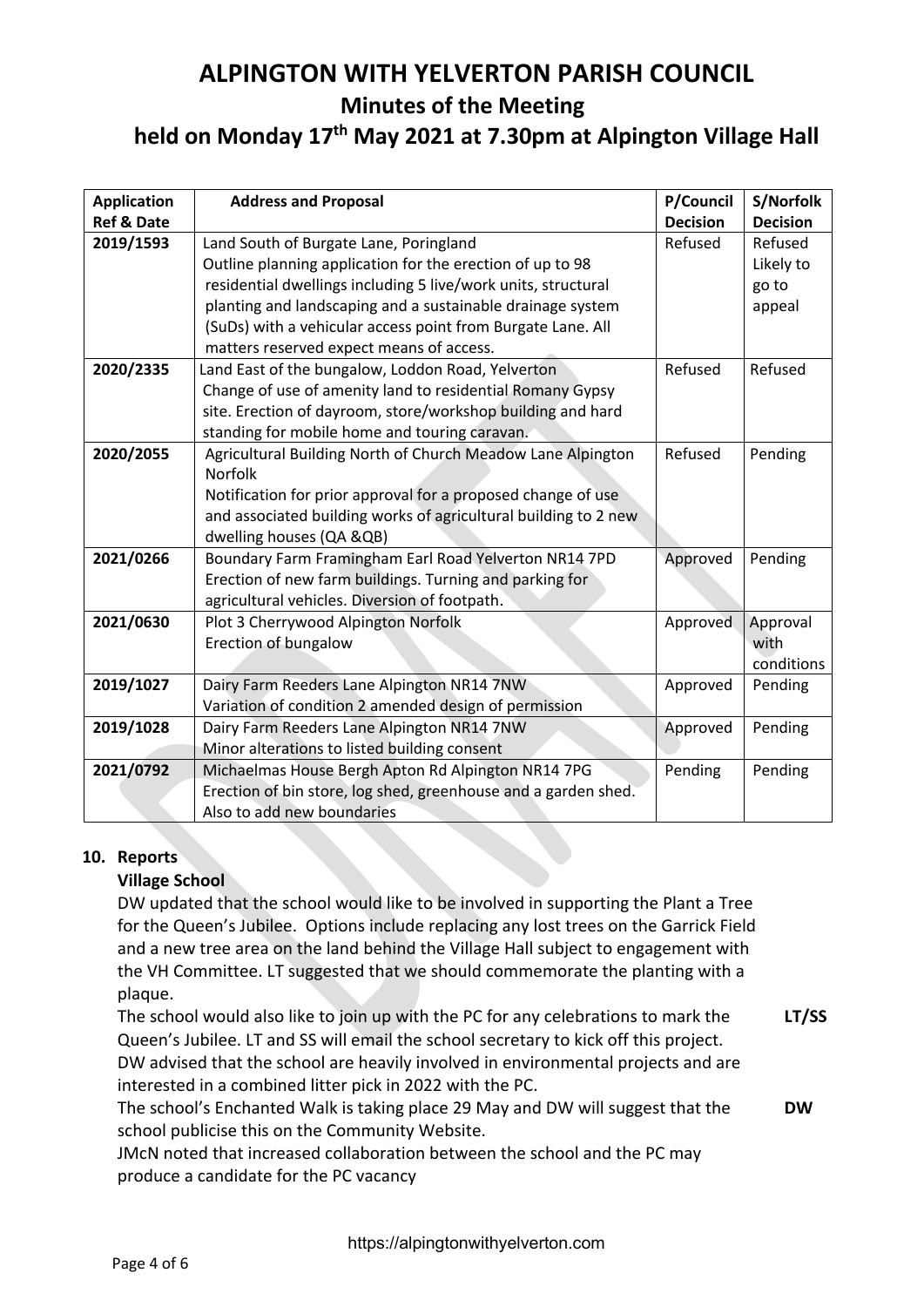### **held on Monday 17th May 2021 at 7.30pm at Alpington Village Hall**

#### **Village Hall Committee**

 Use of the VH is picking up with the easing of lockdown restrictions. The pre-school group would like to increase their usage Monday - Wednesday but this would require existing users in the afternoon to start later.

DW advised that he is seeking alternative quotes for the VH goal nets but that it is difficult to compare the quality of products on offer. DW will speak to David Bracey in July when he carries out the H&S check on the Play Area to establish whether the goals are able to have permanent nets in place.

#### **Tree Warden**

LT reported that the Annual Tree report had been circulated to Councillors. The coppicing of the Millennium Wood has been beneficial with new growth in evidence. Some trees in the MW are showing evidence of damaged bark likely caused by muntjacs, these may not recover and will be monitored. The Yelverton Oak is now registered as a veteran tree. A Parishioner has expressed concern about overhanging branches into his garden following the loss of a dog to acorn ingestion. A site visit has been undertaken by SNDC conversation who advised that the tree is irreplaceable and needs to be protected. A TPO will now be registered on the tree. LT advised that the last tree survey for this tree was in 2015. LT will obtain quotes for a new survey which may enable minor works on the tree to be carried out. There is the potential for the survey to be financed from the CBF budget.

#### **Play Area Monthly Inspection**

DW advised that David Bracey will undertake the H&S check in July. JMcN asked for DB's advice on how to best to protect children from running into swings. JMcN commented that some village play area installations had opted for a hardstanding surface around their basketball hoops. This has been raised as a shortfall by users of our basketball hoop. JMcN advised that the Play Area is a well-used and appreciated facility and with CBF and CIL money available there is an opportunity to improve the basketball area and put in additional equipment. DW will explore this in more detail. It is expected that the Village Hall Committee will make an application for extending the tarmac area of the car park. It was noted that this would also provide a safer space for the teenagers that like to come to the Village Hall car park to skateboard as its further away from the road

#### **Garrick Field Monthly Inspection**

JL advised that the Church Loke needs a grass and hedge cut as it is overgrown. LMcN will speak to Kevin Parfitt to ensure that this is carried out.

DW advised that Vic Thompson is available for a mediation session between Mr and Mrs Moon and YFC on the matter of footballs going into the Moon's garden. DW is waiting on date availability from YFC. JMcN recommended contacting Jeremy Petch, Chairman of YFC to move this forward. All options will be tabled and worked through to find an agreed workable solution. JMcN thanked DW for his efforts to get this matter resolved.

#### **Village Pond Monthly Inspection**

SS report had been previously circulated to Councillors. Most of the saplings planted have taken, the six that were looking suspect have been reheeled in and will be monitored. The life safety aid has been installed. The geese are still present on the pond as Norfolk Wildlife Rescue were unable to collect them all. Going forward, with

**DW**

**LT**

**DW**

**DW**

**LMcN**